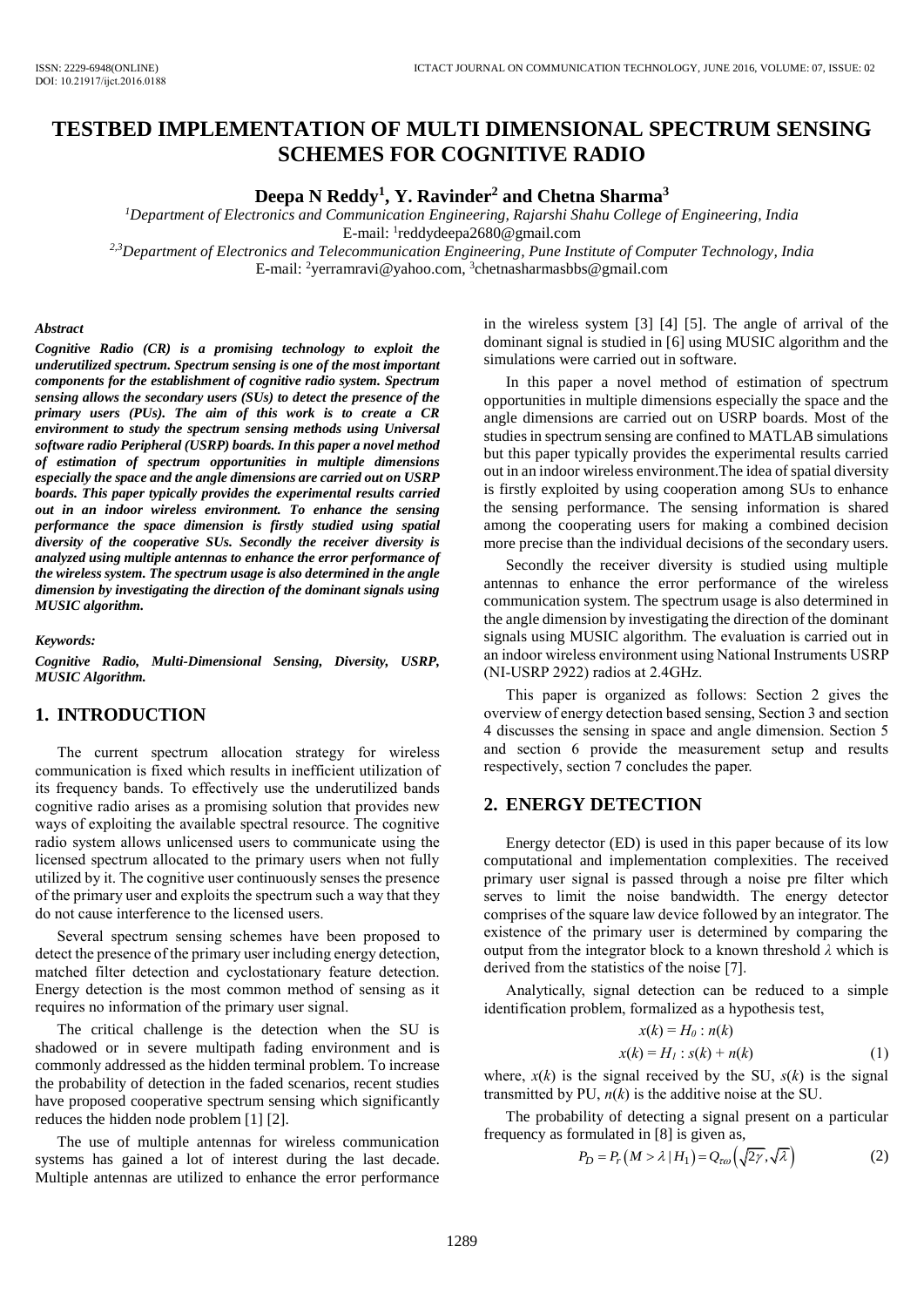$$
P_m = 1 - P_D \tag{3}
$$

The probability that the detector incorrectly decides that a particular frequency is occupied when it actually is not is given as,  $\sqrt{2}$ 

$$
P_F = P_r \left( M > \lambda \mid H_0 \right) = \frac{\Gamma \left( \tau \omega, \frac{\lambda}{2} \right)}{\Gamma \left( \tau \omega \right)} \tag{4}
$$

For a given false alarm rate the threshold is calculated using blind Neyman - Pearson criteria,

$$
\lambda = Q^{-1}(P_{fa})
$$
\n(5)

where,  $\tau$  is the time taken for detection by the secondary users the detection bandwidth is *ω, γ* is the Signal to Noise ratio, *λ* is the energy threshold, *Qτω* is generalized Marcum *Q* Function, Γ(∙) is gamma function and  $\Gamma(\cdot, \cdot)$  is Incomplete gamma function.

### **3. SPATIAL DOMAIN**

#### **3.1 COOPERATIVE DIVERSITY**

In cooperative sensing the spatially located SUs share the sensing information for making a combined decision. This method of cooperative diversity enhances the sensing performance when the signal received by SU is deeply faded by using the individual CR sensing results to make a combined decision.

A hard fusion scheme is investigated where the SUs make a local decision and transmit the one bit decision to the fusion center.

#### *3.1.1 Logical-AND rule*

In this rule, the local decisions made by each SU are sent to the fusion centre. The fusion centre then makes the final decision. If all the SUs report a presence of the PU i.e. logical one, then only the final decision is that the PU is present and band is not vacant. This is the Logical-AND rule. Cooperative detection performance with this fusion rule as formulated in [8] is given as,

$$
P_{d,AND} = P_{d,i}^M \tag{6}
$$

#### *3.1.2 Logical-OR rule*

In this rule, even if any one of the SUs sends a logical one, the final decision made by the fusion centre is one i.e. the PU is present and band is not vacant. Cooperative detection performance with this fusion rule can be evaluated using Eq.(7).

$$
P_{d,OR} = 1 - \left(1 - P_{d,i}\right)^M
$$
 (7)

### **3.2 RECEIVER DIVERSITY**

To improve the Quality of Service (QoS) of wireless transmission multiple antennas are installed at the transmitter or/at the receiver side to reduce the error rate as well as enhance the quality and capacity of the communication system.

The benefits of using multiple antennas system are:

- i) Increased data rates by means of spatial multiplexing techniques
- ii) Decreased error rates by means of spatial diversity techniques.

iii) Improved signal-to-noise ratio (SNR) by means of beam forming techniques.

Spatial diversity at the receiver side employs multiple antennas spaced in such a way that the mutual correlation between antennas is reduced and thereby increasing the diversity gain. The receiver diversity gain is achieved by combining the signals from different antennas using the basic combining methods such selection combining (SC), equal gain combining (EGC) and maximum ratio combining (MRC).

In this paper, we consider the scenario of Single input multiple output (SIMO) system where multiple receiver antennas are used, and there is only one transmit antenna.

The maximum ratio combining (MRC) technique is used in this study where the channel amplitude and phase are compensated and branch signals are combined linearly. The output SNR (*γMRC*) of the MRC receiver is formulated in [9] as a sum of individual branch SNR values where *L* is the number of diversity branches.

$$
\gamma_{MRC} = \sum_{i=1}^{L} \gamma_i \tag{8}
$$

### **4. ANGLE DIMENSION**

The Direction-of-Arrival (DOA) estimation of the primary user signal using smart antenna systems has gained a lot of significance. In specific by determining the PU's direction of transmission the SU can transmit in the other direction without causing interference to the primary user. The most commonly used DOA estimation methods include MUSIC, ESPRIT, capon Min-norm and Bartlett methods. MUSIC and ESPRIT algorithms offer high resolution and accuracy and hence are extensively used in the design of smart antennas [10].

MUSIC stands for Multiple Signal Classification and is based on exploiting the eigen structure of input covariance matrix. Unbiased estimates of the number of signals, the angles of arrival and the strengths of the signals are achieved by this DOA estimation algorithm [11].

Let *D* be the number of signals impinging on *N* element uniform linear array, the number of signal eigen values is *D* and the number of noise eigen values is *N*-*D*. The array correlation matrix with uncorrelated noise and equal variances formulated in [10] is given by,

where,

 $A = [a(\theta_1), a(\theta_2), \ldots, a(\theta_D)]$  is  $M \times N$  array steering matrix and *H* is the transpose of the conjugate.

 $R_{xx} = A \cdot R_{ss} \cdot A^H + \sigma^2$ 

 $R_{ss} = [s_1(k), s_2(k), \ldots, s_D(k)]^T$  is  $D \times D$  source correlation matrix.  $\sigma_n^2$  is the noise variance and *I* is the Identity Matrix.

 $R_{xx}$  has *D* eigen vectors associated with signals and *N* - *D* eigen vectors associated with noise.

We can construct the  $N\times(N-D)$  subspace spanned by the noise eigen vectors such that,

$$
E_N = [E_1, E_2, \dots, E_{N-D}] \tag{10}
$$

∙*I* (9)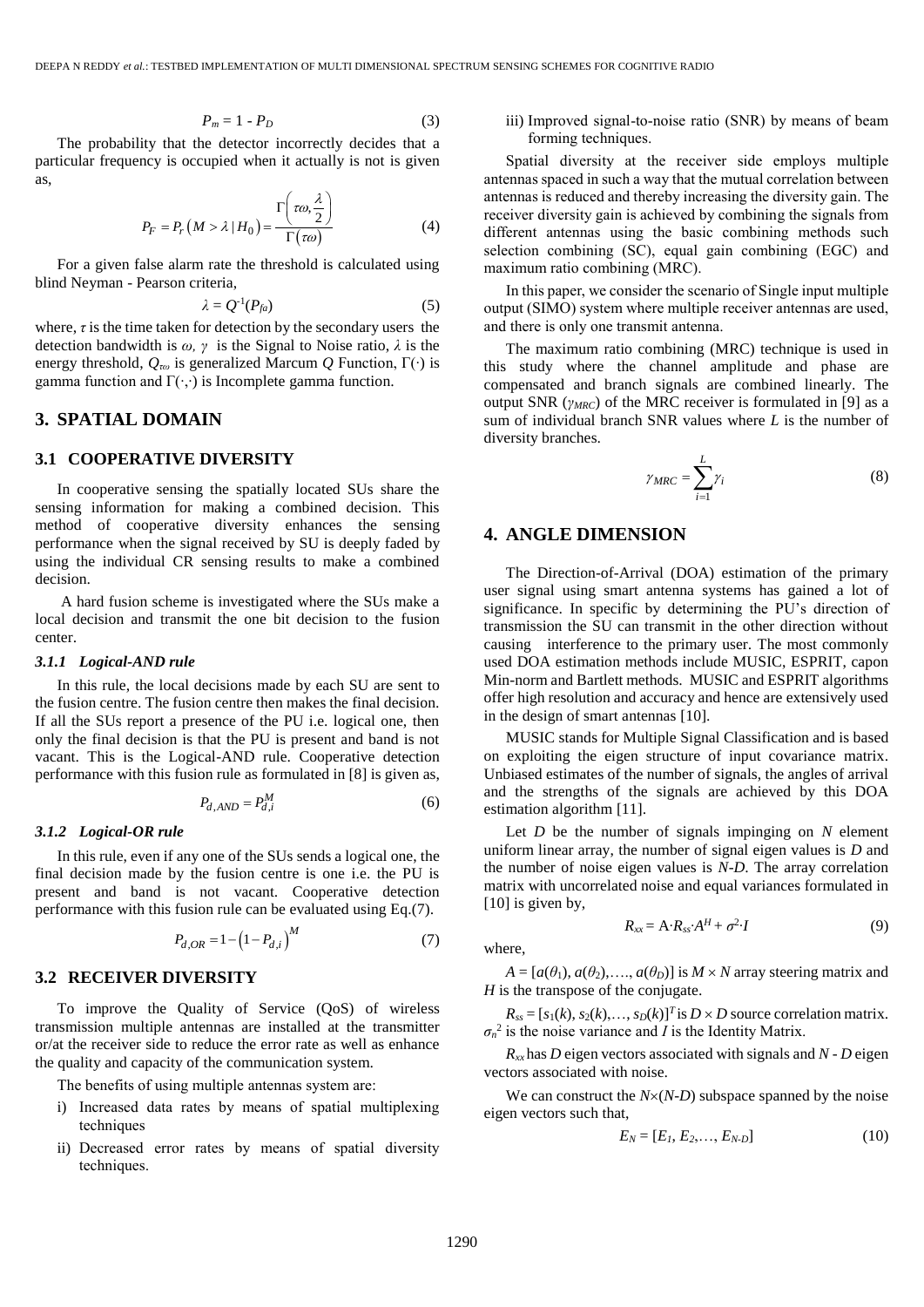The noise subspace eigen vectors are orthogonal to array steering vectors at the angles of arrivals  $\theta_1$ ,  $\theta_2$ , ...,  $\theta_D$  and the Music Pseudo spectrum is given as,

$$
P_{MU}(\theta) = \frac{1}{abs\left(a^H(\theta)E_N E_N^H a(\theta)\right)}
$$
(11)

## **5. MEASUREMENT SETUP AND IMPLEMENTATION**

The experiment is conducted in an indoor wireless environment. The experimental setup consists of National Instruments USRP (NI-USRP 2922) devices and Lab VIEW 2012 on the host machines. USRPs operate at 2.4GHz ISM band with 400KHz bandwidth. The project setup was created by using Lab VIEW Software and USRP Hardware. USRP device is used to physically receive the signal from real time environment. It is connected to the Ethernet port of host PC.



(a) Distance between transmitter and receiver (1m)



(b) Distance between transmitter and receiver is 0.3 m

Fig.1. Experimental setup using NI-USRP 2922 devices

The Fig.1(a) and Fig.1(b) show the experimental setup when the distance between the transmitter and receiver is taken as 1m and 0.3m respectively. Multi-antenna configuration is performed by connecting two USRPs using MIMO cable which enables in creating a SU equipped with two antennas in the spatial domain. The diversity combiner used is EGC for its simplicity and moderate gain. Cooperative sensing has been implemented using three USRPs which function as PU, SU1 and SU2 & fusion center respectively.

### **5.1 STEPS INVOLVED IN THE TESTBED IMPLEMENTATION**

#### *5.1.1 Single input Single output (SISO- One transmitter and one receiver)*

- 1) The USRP transmitter (TX1) transmits packet at 2.4GHz
- 2) The receiver (RX1) is set to receive the signal from the transmitter at frequency of 2.4GHZ using antenna port1 of the receiver.
- 3) The signal and the noise power are calculated for 1000 samples of the received signal.
- 4) The channel is declared vacant if the signal to noise ratio is less than the set threshold.
- *5.1.2 Single input Multiple Output (SIMO-One transmitter and two receivers)*
	- 1) The USRP receivers (RX1 and RX2) are connected via the MIMO cable.
	- 2) The receivers are set to receive the signal from the transmitter at frequency of 2.4GHz using antenna port1 and port2 of the receivers.
	- 3) The signal and the noise power are calculated for 1000 samples of the received signal at RX1 and RX2.
	- 4) Using Antenna diversity combiners-Selection combining the value of the highest SNR is selected
	- 5) The channel is declared vacant if the signal to noise ratio is less than the set threshold.
	- 6) Repeat step 4 and 5 by using Equal gain combining as the diversity combining technique. SNRs from RX1 and RX2 are summed to decide the channel occupancy.

### **6. RESULTS**

Firstly the receiver diversity scheme is studied by calculating the probability of detection for different SNR values by fixing the probability of false alarm.

In Fig.2 the probability of true detection vs SNR is analyzed in real time for a SISO system. The probability of detection Vs SNR for the false alarm probability of 0.1 is given and it is observed that as the SNR increases the detection probability increases.

From Fig.3 and Fig.4 it is observed that as the number of samples increases from 1000 to 100000 for a SNR of approximately 7dB it is possible to achieve 10% higher detection probability for false alarm as low as 0.1. Hence the probability of misdetection reduces as the number of samples used in the sensing process increases.

It is observed from Fig.4 and Fig.5 that the performance of energy detector is very poor in the low SNR regions. Whereas in the high SNR regimes the performance increases and better ROC curves are obtained.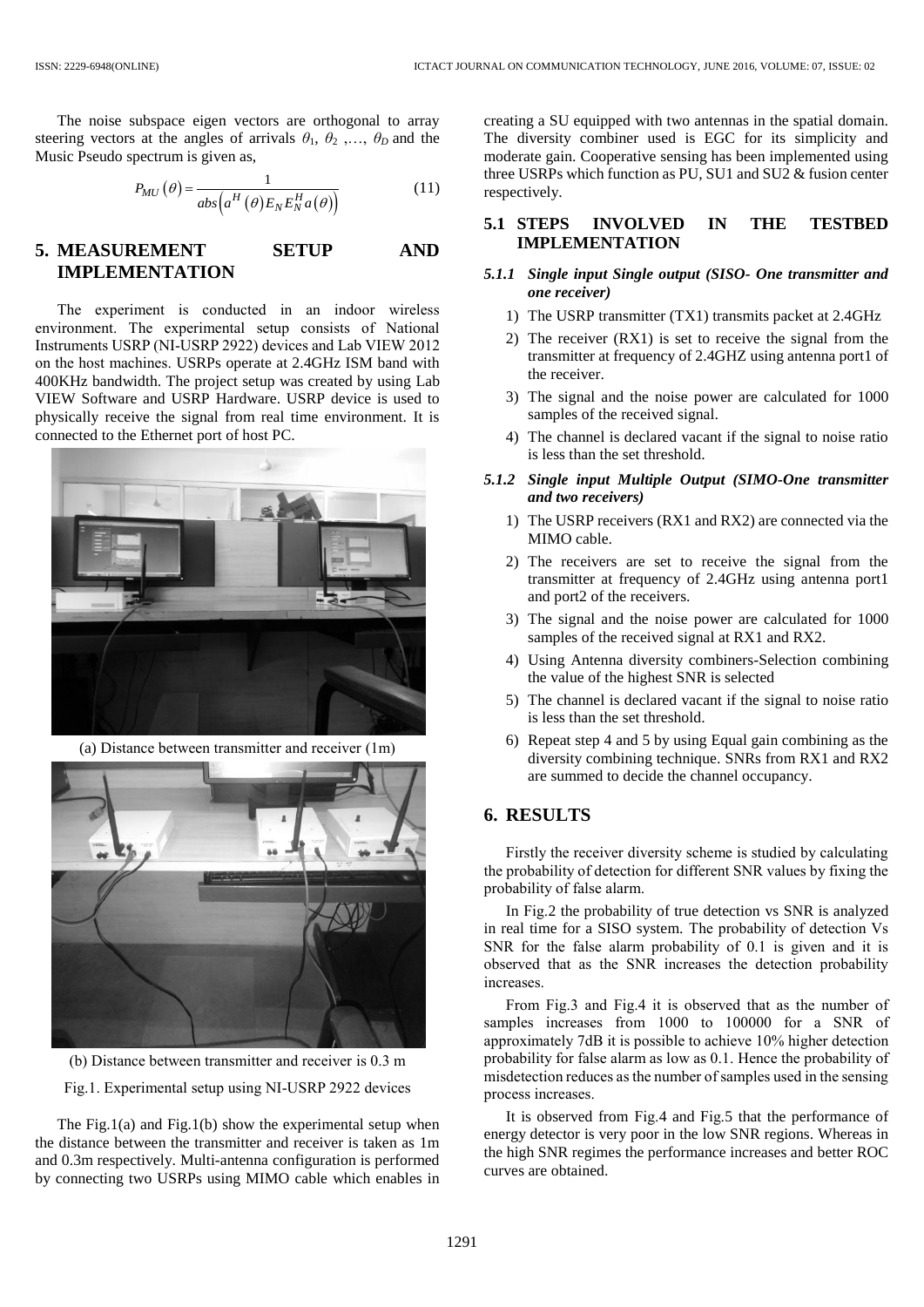For SIMO system, the probability of true detection vs SNR is analyzed in an indoor wireless environment using EGC scheme. At an SNR value of 7dB, the Fig.6 shows 0.1% higher detection probability with increase in false alarm when the CR is equipped with two antennas compared to single antenna system shown in Fig.4 when 10000 samples are used for detection.

In low SNR region multiple antennas gives better ROC when lesser number of samples are used in the detection process. In high SNR regions performance level of multi antenna and single antenna is almost the same.



Fig.2.  $P_d$  vs. SNR for  $P_{fa} = 0.1$ 



Fig.3.  $P_d$  vs.  $P_{fa}$  for SNR = 7dB and  $N = 1000$ 



Fig.4.  $P_d$  vs.  $P_{fa}$  for SNR = 7dB and  $N = 10000$ 

The probability of detection for single and multiple antenna system is 0.08 and 0.45 respectively with 1m distance and 0.6 and 0.99 respectively with 0.3m distance. It is observed that as the spacing between the transmitter and receiver decreases the detection increases. Also using multiple antenna system provides

reduced misdetection probability compared to that of single antenna system.

Cooperative diversity was implemented using single PU and two SUs. The results of both SUs were combined at a fusion center using AND and OR combination rule. It was observed that OR rule enhances  $P_d$  whereas AND rule suppresses it.



Fig.5. *P<sub>d</sub>* vs. *P<sub>fa</sub>* for SNR = 2.4dB and  $N = 10000$ 



Fig.6. *P<sub>d</sub>* vs. *P<sub>fa</sub>* for SNR = 7dB and  $N = 10000$  and  $L = 2$ 

The Table.1 summarizes the detection performance for the OR and the AND fusion rules for different false alarm rates in cooperative diversity scheme. It is observed that the OR rule outperforms AND rule by providing higher PU detection rate.

|  | Table 1. Probability of Detection for the AND & OR fusion rules |  |  |  |
|--|-----------------------------------------------------------------|--|--|--|
|  |                                                                 |  |  |  |

| <b>Probability of false Alarm</b><br>$(P_{fa})$ | Probability of detection $(P_d)$ |           |  |
|-------------------------------------------------|----------------------------------|-----------|--|
|                                                 | <b>AND</b>                       | <b>OR</b> |  |
| 0.1                                             | 0.6372                           | 0.9593    |  |
| 0.2                                             | 0.7906                           | 0.9877    |  |
| 0.3                                             | 0.8796                           | 0.9961    |  |
| 0.4                                             | 0.9588                           | 0.9995    |  |
| 0.5                                             | 0.9787                           | 0.9999    |  |
| 0.6                                             | 0.9962                           | 0.9999    |  |
| 0.7                                             | 0.9999                           | 0.9999    |  |
| 0.8                                             | 0.9999                           | 0.9999    |  |
| 0.9                                             | 0.9999                           | 0.9999    |  |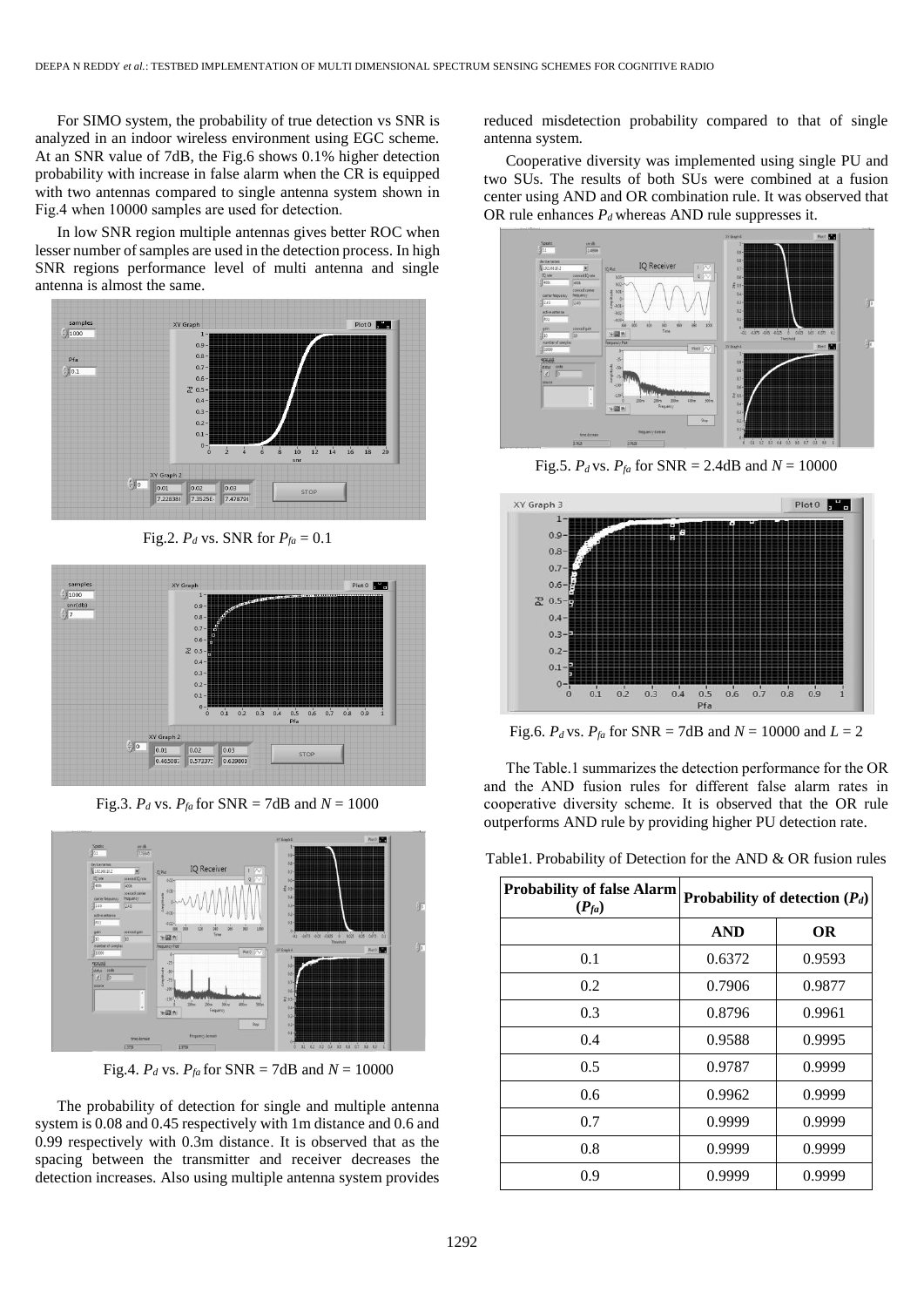The ROC using the theoretical expressions given in section 2 and 3 are implemented in MATLAB and the plot of ROC when the CR is equipped with 1 and 2 antennas are given in Fig.7.



Fig.7. ROC of Energy detector using Maximum ratio combining for  $L = 1$ , 2 branches.

It is observed that the detection probability achieved in the experimentation given in Fig.3 using USRP is lesser compared to the theoretical results.

The Fig.8 gives the theoretical results of using cooperative diversity. It is observed that by increasing the number of cooperating CRs at the sensing process the probability of detection increases at very low SNR regimes (i.e. negative values of SNR).

Thus a comparative analysis from Fig.4 and Fig.6 shows higher detection probability with increase in false alarm when the CR is equipped with two antennas compared to single antenna system. The Fig.8 shows increase in detection probability when number of CRs in sensing process increases. Thus by using receiver and cooperative diversity the detection probability can be improved in low SNR regions and hence enhance the sensing accuracy.



Fig.8.  $P_d$  vs. SNR for cooperative sensing with  $P_{fa} = 0.1$  and *N*=1000 using OR fusion rule

The angle dimension is exploited by determining the strength of the transmitted signal and the angle of arrival using MUSIC algorithm. Further for getting more accurate detection we also examine the direction of arrival of the desired signal. The Fig.9 shows the direction of arrival estimation using MUSIC algorithm.

The primary signal angles provided are 20 and 60 degrees and the results of MUSIC algorithm shows the highest peak at the 60 degrees which indicates that the direction of the desired signal and a null can be steered towards the unwanted signal.



Fig.9. DOA Estimation Based on MUSIC Algorithm

## **7. CONCLUSION**

The idea of multi dimensional spectrum sensing is explored for identifying spectrum holes. The space and the angle dimension are studied in an indoor wireless environment. Using the NI USRP boards to mimic the CR environment a statistical and comparative analysis of the spectrum sensing algorithms were carried out. Using spatial diversity the sensing performance enhancement can be achieved by using multi-antenna at the sensing node or by cooperation between sensing nodes. Also it was found that multiantenna enhances the probability of detection in low SNR region. Cooperative sensing decreases probability of mis detection and probability of false alarm considerably. The angle dimension is exploited to determine if a primary user is transmitting in a specific direction so that the CR can transmit in the other direction without causing interference to the primary user. The effect on detection probability and SNR were studied for different diversity techniques in the experimental study using NI-USRP 2922 devices.

## **ACKNOWLEDGEMENT**

This research was supported by All India Council for Technical Education (AICTE), New Delhi under Research Promotion Scheme Grant. Authors are grateful to AICTE. We also thank Mr. Vijay Kamble and Ms. Rashmi Kaslikar for their valuable support in this work.

## **REFERENCES**

[1] Tevfik Yucek and Huseyin Arslan, "A Survey of Spectrum Sensing Algorithms for Cognitive Radio Applications", *IEEE Communications Surveys and Tutorials*, Vol. 11, No. 1, pp. 116-130, 2009.